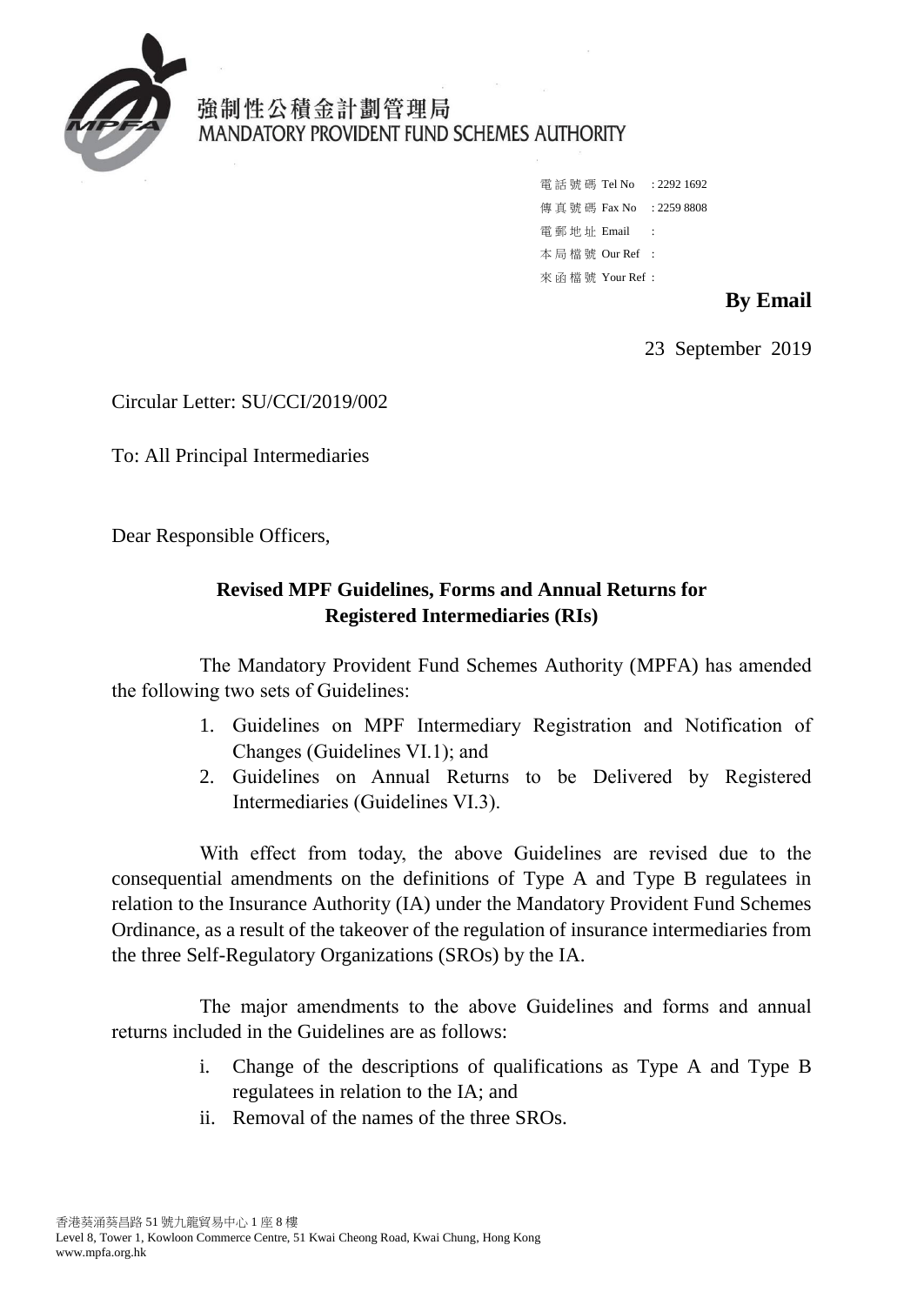Similar changes have been made to Form INT-6<sup>1</sup> and Form INT-7<sup>2</sup>. Separately, to streamline the notification process, submission of a Form INT- $5<sup>3</sup>$  would intermediary (PI) and ceases to be an officer with specified responsibilities in relation be sufficient in the cases where a responsible officer ceases to be attached to a principal to the PI.

The revised Guidelines, forms and annual returns can be accessed at the MPFA's website www.mpfa.org.hk. The Guidelines are published under ["Legislation](http://www.mpfa.org.hk/eng/legislation_regulations/index.jsp)  [& Regulations"](http://www.mpfa.org.hk/eng/legislation_regulations/index.jsp) > ["Legislation & Regulations"](http://www.mpfa.org.hk/eng/legislation_regulations/legulations_ordinance/index.jsp) > ["Guidelines"](http://www.mpfa.org.hk/eng/legislation_regulations/legulations_ordinance/guidelines/index.jsp). The forms and annual returns can be downloaded from ["Information Centre"](http://www.mpfa.org.hk/eng/information_centre/index.jsp) > ["Forms"](http://www.mpfa.org.hk/eng/information_centre/forms/index.jsp) > ["MPF](http://www.mpfa.org.hk/eng/information_centre/forms/mpf_schemes/index.jsp)  [Schemes"](http://www.mpfa.org.hk/eng/information_centre/forms/mpf_schemes/index.jsp) > ["For Intermediary"](http://www.mpfa.org.hk/eng/information_centre/forms/mpf_schemes/intermediary/index.jsp). Please ensure that your corporation and the subsidiary intermediaries (SIs) use the revised forms and annual returns starting from 23 September 2019.

 The MPFA has also updated the descriptions of qualifications as Type A and Type B regulatees in relation to the IA in our registration system. Details of the changes are listed out in the mapping tables (attached as an annex to this circular). RIs under the IA regime may wish to log in eService to view the updated information on or after  $24$  September  $2019<sup>4</sup>$ . In case of any questions, please contact the case officers through the PIs.

Please also disseminate the above information to your corporation's SIs.

Thank you for your attention.

Yours sincerely,

Tymnly?

Ryan Wong Senior Manager Supervision Division

Encl

-

c.c. Mr Kevin Sham, Senior Manager, Banking Conduct Department, Hong Kong Monetary Authority

 Ms Emily Ho, Associate Director, Licensing, Intermediaries, Securities and Futures Commission

Ms Shirley To, Senior Manager, Market Conduct Division, Insurance Authority

<sup>&</sup>lt;sup>2</sup> Form INT-7 - Notification of Change of Information by a Subsidiary Intermediary.

<sup>&</sup>lt;sup>1</sup> Form INT-6 - Notification of Change of Information by a Principal Intermediary.<br><sup>2</sup> Form INT-7 - Notification of Change of Information by a Subsidiary Intermediary.<br><sup>3</sup> Form INT-5 - Notification of Withdrawal of Princ Application for Approval of Attachment of a Subsidiary Intermediary to a Principal Intermediary.

<sup>&</sup>lt;sup>4</sup> As mentioned in our circular dated 31 July 2019, the eService is suspended on 23 September 2019.